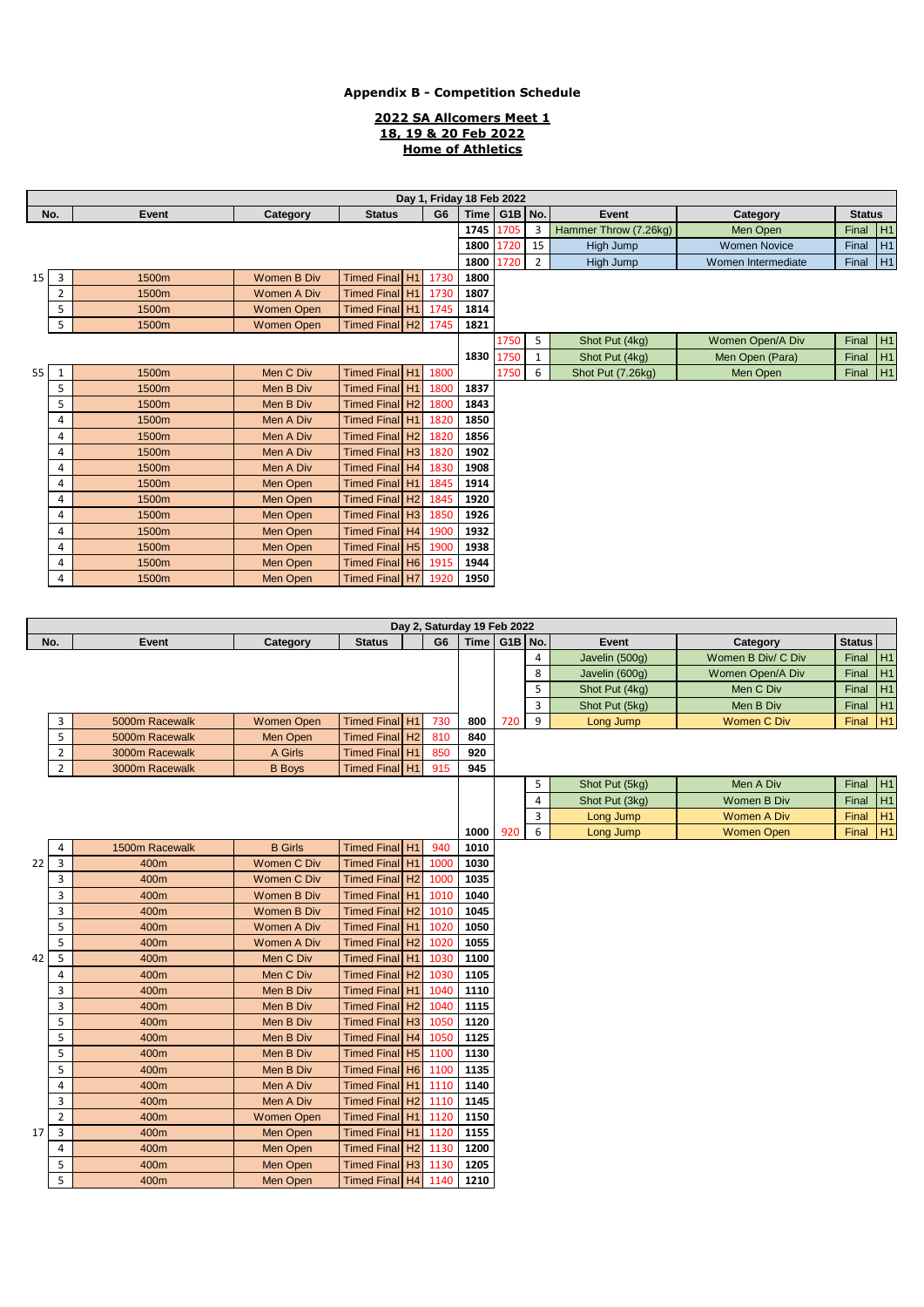#### **2022 SA Allcomers Meet 1 18, 19 & 20 Feb 2022 Home of Athletics**

|                 | Day 2, Saturday 19 Feb 2022 |             |                    |                            |                |                |             |           |                |                |                    |               |    |
|-----------------|-----------------------------|-------------|--------------------|----------------------------|----------------|----------------|-------------|-----------|----------------|----------------|--------------------|---------------|----|
|                 | No.                         | Event       | Category           | <b>Status</b>              |                | G <sub>6</sub> | <b>Time</b> | $G1B$ No. |                | Event          | Category           | <b>Status</b> |    |
|                 |                             |             |                    |                            |                |                |             | 1220      | 6              | Long Jump      | Men B Div          | Final         | H1 |
|                 |                             |             |                    |                            |                |                | 1300        | 1220      | 3              | Long Jump      | Men A Div          | Final         | H1 |
|                 |                             |             |                    |                            |                |                |             | 1250      | 5              | Javelin (600g) | Men C Div          | Final         | H1 |
|                 |                             |             |                    |                            |                |                | 1330        | 1250      | 6              | Javelin (700g) | Men B Div          | Final         | H1 |
| 39              | 4                           | 100m        | <b>Women C Div</b> | Timed Final H1             |                | 1300           | 1330        | 1230      | 10             | High Jump      | Men Novice         | Final         | H1 |
|                 | 4                           | 100m        | Women C Div        | Timed Final H2             |                | 1300           | 1335        |           |                |                |                    |               |    |
| 19 <sup>°</sup> | 4                           | 100m        | Women B Div        | <b>Timed Final</b>         | H <sub>1</sub> | 1310           | 1340        |           |                |                |                    |               |    |
|                 | 5                           | 100m        | Women B Div        | <b>Timed Final</b>         | H <sub>2</sub> | 1310           | 1345        |           |                |                |                    |               |    |
|                 | 5                           | 100m        | Women B Div        | Timed Final H <sub>3</sub> |                | 1320           | 1350        |           |                |                |                    |               |    |
|                 | 5                           | 100m        | Women B Div        | <b>Timed Final</b>         | H4             | 1320           | 1355        |           |                |                |                    |               |    |
| 12              | 4                           | 100m        | <b>Women A Div</b> | <b>Timed Final</b>         | H1             | 1330           | 1400        |           |                |                |                    |               |    |
|                 | 4                           | <b>100m</b> | <b>Women A Div</b> | <b>Timed Final</b>         | H <sub>2</sub> | 1330           | 1405        |           |                |                |                    |               |    |
|                 | 4                           | 100m        | <b>Women A Div</b> | <b>Timed Final</b>         | H3             | 1340           | 1410        |           |                |                |                    |               |    |
| 15 <sup>1</sup> | 5                           | 100m        | Men C Div          | <b>Timed Final</b>         | H <sub>1</sub> | 1345           | 1415        |           |                |                |                    |               |    |
|                 | 5                           | 100m        | Men C Div          | <b>Timed Final</b>         | H <sub>2</sub> | 1350           | 1420        |           |                |                |                    |               |    |
|                 | 5                           | 100m        | Men C Div          | <b>Timed Final</b>         | H3             | 1350           | 1425        |           |                |                |                    |               |    |
| 44              | 4                           | 100m        | Men B Div          | <b>Timed Final</b>         | H1             | 1400           | 1430        | 1350      | 14             | Long Jump      | <b>Women B Div</b> | Final H1      |    |
|                 | 5                           | 100m        | Men B Div          | <b>Timed Final</b>         | H <sub>2</sub> | 1400           | 1435        |           |                |                |                    |               |    |
|                 | 5                           | 100m        | Men B Div          | Timed Final H <sub>3</sub> |                | 1410           | 1440        |           |                |                |                    |               |    |
|                 | 5                           | 100m        | Men B Div          | <b>Timed Final</b>         | H <sub>4</sub> | 1410           | 1445        |           |                |                |                    |               |    |
|                 | 5                           | 100m        | Men B Div          | <b>Timed Final</b>         | H <sub>5</sub> | 1420           | 1450        |           |                |                |                    |               |    |
|                 | 5                           | 100m        | Men B Div          | <b>Timed Final</b>         | H <sub>6</sub> | 1420           | 1455        |           |                |                |                    |               |    |
|                 | 5                           | 100m        | Men B Div          | <b>Timed Final</b>         | H <sub>7</sub> | 1430           | 1500        |           |                |                |                    |               |    |
|                 | 5                           | 100m        | Men B Div          | <b>Timed Final</b>         | H8             | 1430           | 1503        |           |                |                |                    |               |    |
|                 | 5                           | 100m        | Men B Div          | <b>Timed Final</b>         | H <sub>9</sub> | 1435           | 1506        |           |                |                |                    |               |    |
| 23 <sub>1</sub> | 3                           | 100m        | Men A Div          | Timed Final H1             |                | 1440           | 1510        |           |                |                |                    |               |    |
|                 | 5                           | 100m        | Men A Div          | <b>Timed Final</b>         | H <sub>2</sub> | 1440           | 1513        |           |                |                |                    |               |    |
|                 | 5                           | 100m        | Men A Div          | <b>Timed Final</b>         | H <sub>3</sub> | 1445           | 1516        |           |                |                |                    |               |    |
|                 | 5                           | 100m        | Men A Div          | Timed Final H4             |                | 1450           | 1520        |           |                |                |                    |               |    |
|                 | 5                           | 100m        | Men A Div          | <b>Timed Final</b>         | H5             | 1450           | 1523        |           |                |                |                    |               |    |
| 10              | 5                           | 100m        | <b>Women Open</b>  | <b>Timed Final</b>         | H1             | 1500           | 1530        |           |                |                |                    |               |    |
|                 | 5                           | 100m        | Women Open         | <b>Timed Final</b>         | H <sub>2</sub> | 1500           | 1533        |           |                |                |                    |               |    |
| 42              | 4                           | 100m        | Men Open           | <b>Timed Final</b>         | H <sub>1</sub> | 1510           | 1540        |           |                |                |                    |               |    |
|                 | 4                           | 100m        | Men Open           | Timed Final H <sub>2</sub> |                | 1510           | 1543        |           |                |                |                    |               |    |
|                 | 4                           | 100m        | Men Open           | <b>Timed Final</b>         | H <sub>3</sub> | 1515           | 1546        |           |                |                |                    |               |    |
|                 | 5                           | 100m        | Men Open           | Timed Final H4             |                | 1520           | 1550        |           |                |                |                    |               |    |
|                 | 5                           | 100m        | Men Open           | <b>Timed Final</b>         | H <sub>5</sub> | 1520           | 1553        |           |                |                |                    |               |    |
|                 | 5                           | 100m        | Men Open           | <b>Timed Final</b>         | H <sub>6</sub> | 1525           | 1556        |           |                |                |                    |               |    |
|                 | 5                           | 100m        | Men Open           | Timed Final H7             |                | 1525           | 1559        |           |                |                |                    |               |    |
|                 | 5                           | 100m        | Men Open           | <b>Timed Final</b>         | H8             | 1530           | 1602        | 1520      | 10             | Long Jump      | Men C Div          | Final         | H1 |
|                 | 5                           | 100m        | <b>Men Open</b>    | <b>Timed Final</b>         | H <sub>9</sub> | 1530           | 1605        |           |                |                |                    |               |    |
|                 |                             |             |                    |                            |                |                |             | 1520      | $\overline{7}$ | High Jump      | Men Intermediate   | Final $H1$    |    |
|                 |                             |             |                    |                            |                |                |             | 1540      | 4              | Javelin (700g) | Men A Div          | Final $H1$    |    |
| 13 <sup>1</sup> | 5                           | 5000m       | <b>Women Open</b>  | Timed Final H1             |                | 1550           | 1620        | 1540      | 5              | Javelin (800g) | Men Open/U20       | Final H1      |    |
|                 | 4                           | 5000m       | <b>Women Open</b>  | <b>Timed Final</b>         | H <sub>2</sub> | 1615           | 1645        |           |                |                |                    |               |    |
|                 | 4                           | 5000m       | <b>Women Open</b>  | Timed Final H3             |                | 1640           | 1710        |           |                |                |                    |               |    |
| 36              | 5                           | 5000m       | Men Open           | Timed Final H1             |                | 1705           | 1735        |           |                |                |                    |               |    |
|                 | 3                           | 5000m       | Men Open           | <b>Timed Final</b>         | H <sub>2</sub> | 1730           | 1800        | 1720 15   |                | Long Jump      | Men Open           | Final H1      |    |
|                 | 3                           | 5000m       | Men Open           | <b>Timed Final</b>         | H <sub>3</sub> | 1755           | 1825        |           |                |                |                    |               |    |
|                 | 5                           | 5000m       | Men Open           | <b>Timed Final</b>         | H4             | 1820           | 1850        |           |                |                |                    |               |    |
|                 | 5                           | 5000m       | Men Open           | Timed Final H5             |                | 1840           | 1910        |           |                |                |                    |               |    |
|                 | 5                           | 5000m       | Men Open           | Timed Final H6             |                | 1900           | 1930        |           |                |                |                    |               |    |
|                 | 5                           | 5000m       | Men Open           | <b>Timed Final</b>         | H <sub>7</sub> | 1920           | 1950        |           |                |                |                    |               |    |
|                 | 5                           | 5000m       | Men Open           | Timed Final H8             |                | 1940           | 2010        |           |                |                |                    |               |    |
|                 |                             |             |                    |                            |                |                |             |           |                |                |                    |               |    |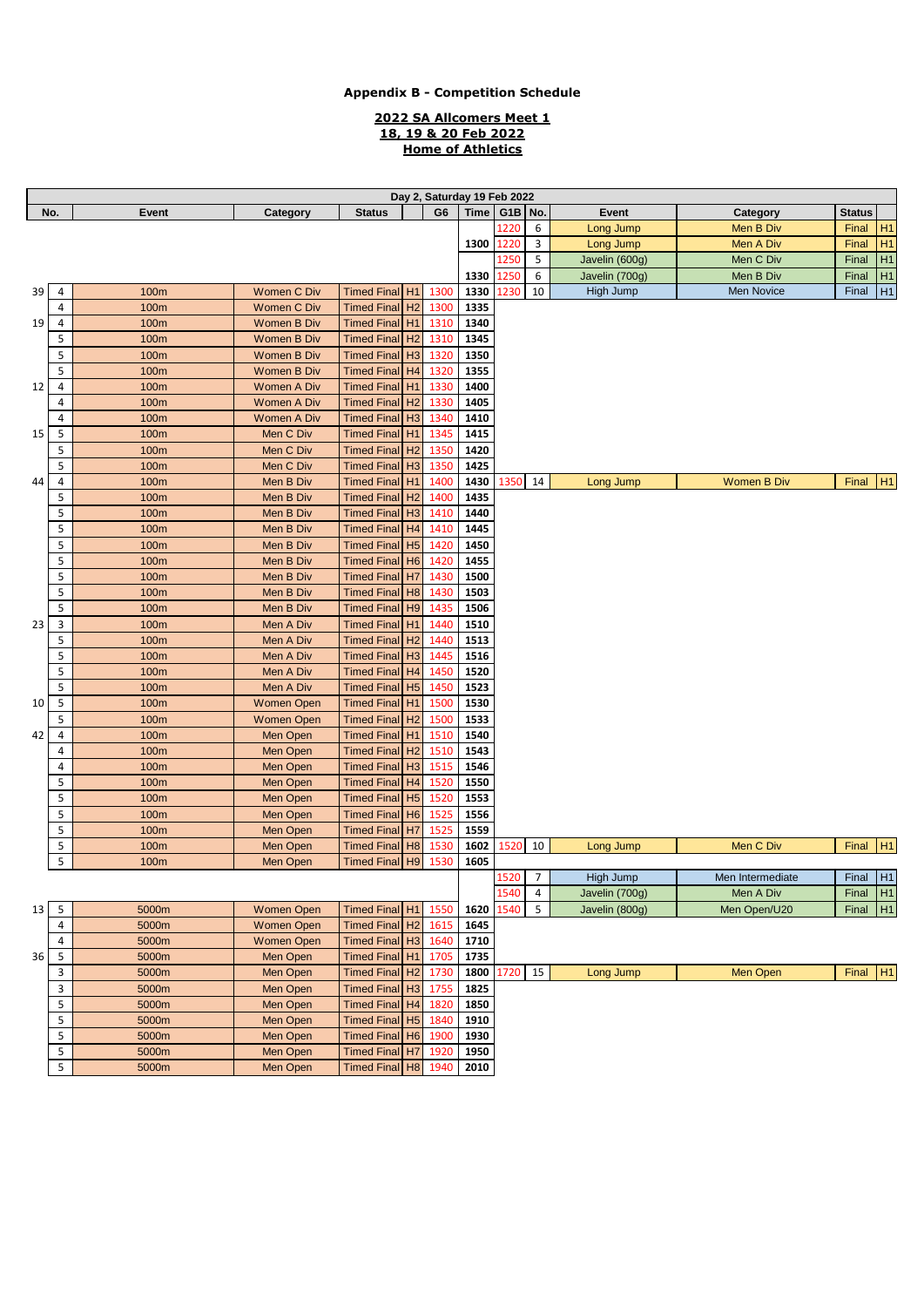### **2022 SA Allcomers Meet 1 18, 19 & 20 Feb 2022 Home of Athletics**

|              | Dav 3. Sunday 20 Feb 2022 |                             |                    |                            |  |                |             |                      |                    |                    |                     |               |                |
|--------------|---------------------------|-----------------------------|--------------------|----------------------------|--|----------------|-------------|----------------------|--------------------|--------------------|---------------------|---------------|----------------|
| No.<br>Event |                           |                             | Category           | <b>Status</b>              |  | G <sub>6</sub> | <b>Time</b> | G <sub>1</sub> B No. |                    | Event              | Category            | <b>Status</b> |                |
|              |                           |                             |                    |                            |  | 750            | 3           | <b>Triple Jump</b>   | <b>Women C Div</b> | Final              | H <sub>1</sub>      |               |                |
|              |                           |                             |                    |                            |  |                |             | 750                  | 9                  | <b>Triple Jump</b> | <b>Women B Div</b>  | Final         | H <sub>1</sub> |
|              | 3                         | 3000m Steeplechase (0.914m) | <b>Men Open</b>    | Timed Final H1             |  | 800            | 830         | 750                  | 11                 | Discus (1kg)       | Men C Div           | Final         | H1             |
|              |                           |                             |                    |                            |  |                |             | 745                  | 3                  | Pole Vault         | <b>Men Novice</b>   | Final         | H1             |
| 46           | 5                         | 800m                        | <b>Women C Div</b> | Timed Final H1             |  | 830            | 900         | 745                  | $\overline{7}$     | Pole Vault         | <b>Women Novice</b> | Final         | H1             |
|              | 4                         | 800m                        | <b>Women C Div</b> | Timed Final H <sub>2</sub> |  | 830            | 905         |                      |                    |                    |                     |               |                |
|              | 5                         | 800m                        | <b>Women B Div</b> | Timed Final H1             |  | 840            | 910         |                      |                    |                    |                     |               |                |
|              | 5                         | 800m                        | <b>Women B Div</b> | Timed Final H <sub>2</sub> |  | 840            | 915         |                      |                    |                    |                     |               |                |
|              | 5                         | 800m                        | <b>Women B Div</b> | Timed Final H <sub>3</sub> |  | 850            | 920         |                      |                    |                    |                     |               |                |
|              | 3                         | 800m                        | <b>Women B Div</b> | Timed Final H4             |  | 850            | 925         |                      |                    |                    |                     |               |                |
|              | 3                         | 800m                        | Women B Div        | Timed Final H5             |  | 900            | 930         |                      |                    |                    |                     |               |                |
|              | 3                         | 800m                        | Women A Div        | Timed Final H1             |  | 900            | 935         |                      |                    |                    |                     |               |                |
|              | 5                         | 800m                        | <b>Women Open</b>  | Timed Final H1             |  | 910            | 940         |                      |                    |                    |                     |               |                |
|              | $\overline{4}$            | 800m                        | <b>Women Open</b>  | Timed Final H <sub>2</sub> |  | 910            | 945         |                      |                    |                    |                     |               |                |
|              | 4                         | 800m                        | <b>Women Open</b>  | Timed Final H <sub>3</sub> |  | 920            | 950         |                      |                    |                    |                     |               |                |
| 42           | 4                         | 800m                        | Men C Div          | Timed Final H1             |  | 920            | 955         |                      |                    |                    |                     |               |                |
|              | 4                         | 800m                        | Men C Div          | Timed Final H <sub>2</sub> |  | 930            | 1000        | 920                  | 3                  | <b>Triple Jump</b> | <b>Women A Div</b>  | Final         | H <sub>1</sub> |
|              | 4                         | 800m                        | Men B Div          | Timed Final H1             |  | 930            | 1005        | 920                  | 3                  | <b>Triple Jump</b> | <b>Women Open</b>   | Final         | H <sub>1</sub> |
|              | 4                         | 800m                        | Men B Div          | Timed Final H <sub>2</sub> |  | 940            | 1010        |                      |                    |                    |                     |               |                |
|              | $\overline{4}$            | 800m                        | Men B Div          | Timed Final H <sub>3</sub> |  | 940            | 1015        | 930                  | 11                 | Discus (1kg)       | Women A Div/B Div   | Final         | H1             |
|              | 3                         | 800m                        | Men A Div          | Timed Final H1             |  | 950            | 1020        |                      |                    |                    |                     |               |                |
|              | 3                         | 800m                        | Men A Div          | Timed Final H <sub>2</sub> |  | 950            | 1025        |                      |                    |                    |                     |               |                |
|              | 4                         | 800m                        | Men Open           | Timed Final H1             |  | 1000           | 1030        |                      |                    |                    |                     |               |                |
|              | 4                         | 800m                        | Men Open           | Timed Final H2             |  | 1000           | 1035        |                      |                    |                    |                     |               |                |
|              | 4                         | 800m                        | Men Open           | Timed Final H3             |  | 1010           | 1040        |                      |                    |                    |                     |               |                |
|              | 4                         | 800m                        | Men Open           | Timed Final H4             |  | 1010           | 1050        |                      |                    |                    |                     |               |                |
|              | 3                         | 110m Hurdles (1.067m)       | Men Open           | Timed Final H1             |  | 1020           | 1120        |                      |                    |                    |                     |               |                |
|              | $\overline{2}$            | 110m Hurdles (0.991m)       | Men A Div          | Timed Final H1             |  | 1030           | 1130        |                      |                    |                    |                     |               |                |
|              | 4                         | 110m Hurdles (0.914m)       | Men B Div          | Timed Final H1             |  | 1040           | 1140        |                      |                    |                    |                     |               |                |